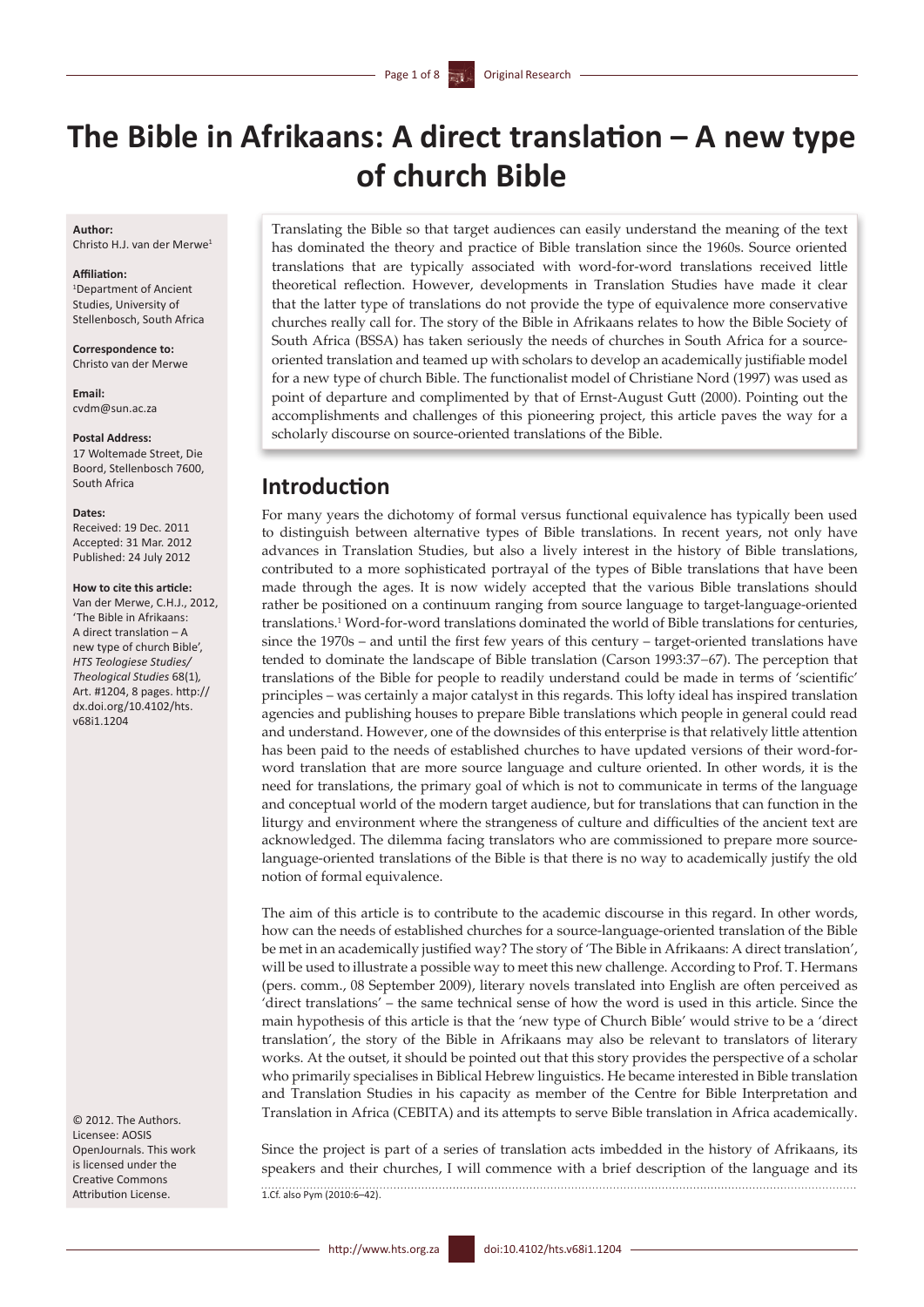speakers.<sup>2</sup> Secondly, a brief overview of the history of the translation of the Bible into Afrikaans will be provided. Thirdly, special attention will be paid to the run-up and development of this project, in which the willingness of the Bible Society of South Africa (BSSA) to listen and to serve, as well as to partner with academic institutions, has played a pivotal role. In this section, the model that was developed in negotiation with the churches will also be described. Fourthly, how the process to apply the model has unfolded, and the challenges that emerged during the initial stages of this ambitious project with more than 120 co-workers, will be discussed. In conclusion, some of the findings as well as remaining challenges of this project will be pointed out.

# **The Afrikaans language and its speakers**

Afrikaans is one of the 11 official languages of South Africa. It is the mother tongue of about six million South Africans, whilst it is estimated that between 15 and 20 million people in South Africa and Namibia can speak the language. Although it borrowed from Malay, French, Bantu and Khoisan languages, Afrikaans is a West Germanic language. About 90% of its vocabulary has Dutch origin. Afrikaans is a relatively young language and is spoken by mainly White and Coloured South Africans (see also [http://en.wikipedia.](http://en.wikipedia.org/wiki/Afrikaans) [org/wiki/Afrikaans\)](http://en.wikipedia.org/wiki/Afrikaans).

# **Translations of the Bible into Afrikaans**

After some attempts in the late 19th century to translate the Bible into Afrikaans, the first translation of the entire Bible was published in 1933.

Since most readers at that stage were used to the Dutch *Statenvertaling*, it was attempted to stay as close as possible to this older word-for-word translation. The translation was well received. A revision was published in 1953. As part of the meaning-based wave of translations that has swept across the world since the 1970s, speakers of Afrikaans received their version in 1983.<sup>3</sup> As a project driven by the three major White Reformed churches, this Bible was presented to Afrikaans readers as the new 'official' church Bible. Although it was at first – as is typical with cases of new 'official' translations – fiercely criticised from various angles, it has gained more acceptance during the last decade as people got used to it.

A number of conservative evangelical churches, as well as the Roman Catholic Church, however, never accepted this Bible.

# **The quest for a new translation: A new model**

In the 1990s a significant number of churches expressed the need for a translation that was 'closer' to the source texts than the 1983 functional equivalent translation. The Catholics and Anglicans, on the one hand, wanted a translation with a more formal register, whilst conservative evangelicals on the other, wanted a translation which they believed would be more suitable for serious readers and Bible study groups.4

In South Africa the BSSA meets each October or November with representatives of all the churches in Southern Africa that use translations of the Bible in Afrikaans (CBA). A request by some of the Reformed churches for a revision and/or new concordant translation in Afrikaans was put on the agenda of this meeting in the mid-1990s. Since the BSSA at that stage had just heeded a request for an Afrikaans Bible for deaf people, the latter agenda item was not immediately tended to, but carried over for a number of years.

CEBITA was established by Prof. F.E. Deist in 1996 at the University of Stellenbosch and the mission of the Centre was to serve Bible translation in Africa, academically (see also <http://www.cebita.org>). The Centre reacted on this agenda item by launching a project that investigated the implications and academic justification of the quest for 'a concordant translation'. The findings of this project were summarised in Van der Merwe (1999) as follows:

An Afrikaans concordant translation in the sense of a word for word translation of the source language cannot be justified. A broadening of what is understood by the term 'concordant' is necessary so that it also includes semantic, text-linguistic, pragmatic and socio-linguistic agreement. If the inference model of communication is used (in contrast to the code model of the functional equivalent method), it implies that the reader will not be able to understand the translated text without being provided with ample historic and cultural historic explanatory notes. This implies that the translation will be a very bulky document. The electronic media and internet [*sic*], however, presents [*sic*] various possibilities for making such a translation more accessible and cost-effective for the relatively small group of target readers. (pp. 293−306)

Since a mere revision of the word-for-word 1933/1953 version, or a new formal equivalent translation could not be justified in terms of the developments in Translation Studies, the challenge was to find a new model that would (1) be practical and (2) lead to a translation that would be acceptable to the churches.

As a first step to meet this challenge, the BSSA requested CEBITA to assist them in drawing up the agenda for a conference in August 2001 covering recent developments in Translation Studies, Bible Translation, Greek and Hebrew linguistics – as well as the development of the Afrikaans language, which needed to be considered if a new major translation of the Bible in Afrikaans was to be made. The papers read at this highly successful conference were published in 2002.5 As a follow-up on this conference, the CBA asked 4.See the minutes of The Committee for the Bible in Afrikaans from 1995 to 2000.

<sup>2.</sup>For useful overviews of 'action theory' see, Snell-Hornby (2006) and Pym (2010: 50–52).

<sup>3.</sup>For an overview of the translation of the Bible into Afrikaans, cf. Nienaber and Heyl (n.d.), Weiss (1990) and Hermanson (2002).

<sup>5.</sup>Cf. Naudé and van der Merwe (2002). The following papers were read: A brief overview of Bible translation in South Africa (E.A. Hermanson); Problems in the theoretical foundation of the functional-equivalent approach (G. Joubert); An overview of recent developments in translation studies with special reference to the implications for Bible translation (J.A. Naudé); Corpus-based translation research: its developments and mplications for gen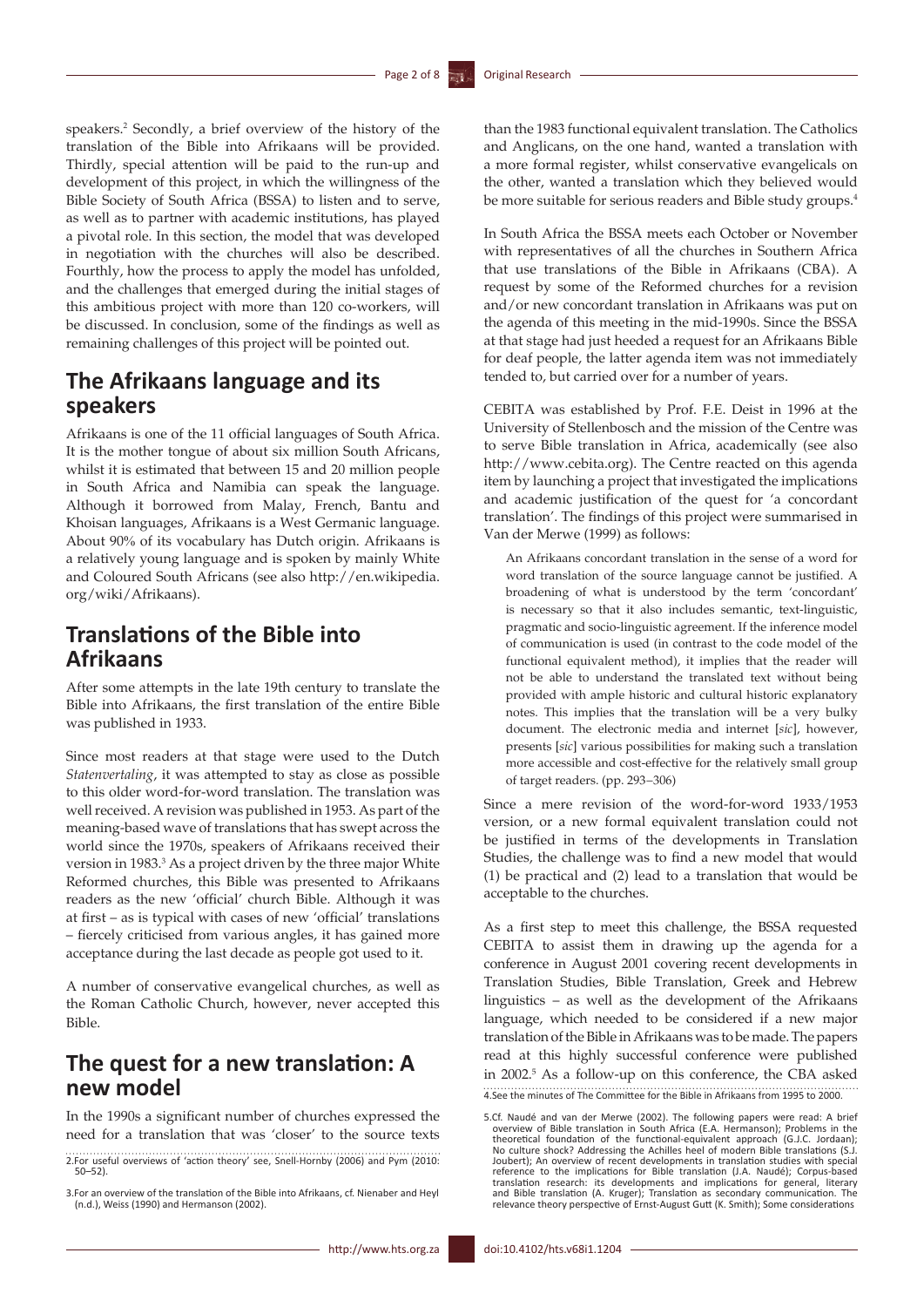scholars from four major Afrikaans- speaking universities to prepare four types of translations from a selection of passages in the Bible (Ex 33; Ps 16; Is 1; Mt 5:1–20; Rm 7:7–26; Rv 7). The idea was that the dynamics of such a process would lead to academically well-founded sample translations that could be submitted to the churches to help them determine what exactly they wanted. The types of translations which were requested were the following:

- A version that is highly concordant and source-language oriented, and that maintains the source language idiom.
- A version that represents a crystal-clear translation, in a natural and simple style, that is suitable and attractive as a reading Bible for the broadest possible public of Afrikaans-speaking people.
- A version aimed to be read in church (i.e. for liturgical purposes), but which could also be used in catechism and Bible study – with special attention to the literary quality of the translation.
- A revision of the 1983 translation.

At the University of Stellenbosch, CEBITA was commissioned to take responsibility for this project. It was immediately realised that these 'translation briefs' primarily represented perceptions of various types of Bible translations Bible readers may have a need for. They were not formulated in terms of a justifiable theoretical frame of reference.<sup>6</sup> It was decided to launch a project that would provide the above-mentioned four needs with a solid academic basis. For these purposes, firstly, the insights gained from the 2001 conference were taken seriously, and secondly, a multi-disciplinary approach was assumed drawing on the expertise of all available scholars in the Western Cape.7 The findings of this project and its implications for a new Bible translation in Afrikaans were submitted to the CBA in November  $2002$ .<sup>8</sup> As far as the theoretical frame of reference is concerned, the following were the most significant recommendations:

• That the functionalistic model of Nord (1997) should be followed and that, from the beginning, close and extensive

 attention should be paid to the 'brief' for the translating team of each type of translation.<sup>9</sup>

• That Gutt's (2000:136) distinction between direct and indirect translation should be accepted as a thoroughly justified theoretical framework for both a more solemn Bible and for a Bible that is easy to read.

Nord's model was embraced for various reasons: Firstly, it was regarded to be descriptively adequate. In other words, it was based on close analyses of a wide range of empirical realities that have an influence on translation processes. Since the model was developed in an academic environment where professional translators were trained, its strengths resided, amongst other things, in the parameters it established for a translation to be successful. In contrast to earlier prescriptive models that focused primarily on ways to establish equivalence between the source and target text, Nord's model provides a much wider scope of the factors involved in a translational act.10

Secondly, Nord acknowledges that any translation should primarily be evaluated in terms of the function it is supposed to fulfil. The nature of this function, however, is typically the result of a negotiation process between the commissioner of a translation and a professional translator. For our Bible translation project, it implied that a range of issues should be agreed upon between the churches – that the BSSA served as commissioner – and the team of scholars (appointed by the BSSA in consultation with the churches) which were entrusted with carrying out the translation project. These included, for example, the 'exact' function of the translation ('Skopus'), the target users, the translators (and their academic abilities), the source texts that would be used, details of what the product should look like and the processes that were envisaged in the translation process. For Bible translation consultants, $11$ most of these parameters are nothing new as far as planning a new translation project is concerned. Nord's model, in a sense, confirmed the significance of each of these parameters and provided additional academic rigor to the entire process. Furthermore, it underscored the pivotal role of the '*translation brief*' and, in particular, the value of a clearly defined '*Skopus*' as a practical guiding principle.

Thirdly, although fully acknowledging the basic tenets of a functionalist approach to translation, Nord's model accommodates the high value Bible translators place on the source text of the Bible. According to Nord, a distinction must be made between an 'instrumental' (1997:51) and 'documentary' translation (1997:47−51). In the translation of a commercial advertisement the source text is irrelevant, as long as the advertisement in the target text 'works'. However,

11.With 'translation consultant' I refer to translation officers of the UBS who typically manage and guide from 4 to 12 translation projects.

<sup>(</sup>Footnote 5 continues...) on Bible translation as complex process (J.G. van der Watt & Y. Kruger); A new framework for Bible translation (T. Wilt); Towards a 'literary' translation of the<br>Scripture: with special reference to a 'poetic' rendition (E.R. Wendland); Bible<br>translation in Africa. What implications does the new UBS Africa? An overview in the light of the emerging new UBS translation initiative (A.O. Mojola); Functional equivalence and the new Dutch translation project (K.F. de Blois & T. Mewe); An overview of recent developments in the description of Biblical Hebrew relevant to Bible translation (C.H.J. van der Merwe); What happens when one picks up the Greek text? (J.G. van der Watt); Listening to the wind in the trees: meaning, interpretation and literary theory (H. de Plooy); The language ecology of a new Afrikaans Bible (F. Ponelis).

<sup>6.</sup>At that stage, some scholars who joined CEBITA had been focusing for many years<br>on a more adequate linguistic description of Biblical Hebrew as well as any insights<br>from modern linguistics that could be used. For these p 2000) had been widely critised (e.g. Wendland 1996) was, however, appreciated in Stellenbosch (cf. Van der Merwe & Winkler 1993, 1994). A doctoral project on some of the implications from Gutt's insights were completed in 2001 (cf. Smith 2001). Since then, other projects were launched in which Gutt's views were critically used (see for example, Chemorion 2008).

<sup>7.</sup>Prof. Ilse Feinauer, a translation studies scholar at the University of Stellenbosch, played a pivotal role in introducing the CEBITA team to the views of Christiane Nord.

<sup>8.</sup>For full details of this project, as well as its recommendations, cf. Van der Merwe and Basson (2003).

<sup>9.</sup>Working independently of their colleagues at the University of Stellenbosch, the team from the University of the Free State, headed by Prof. J.A. Naudé, also strongly recommended that the functionalist model of Nord had to be implemented.

I. Nord's model forms part of what is regarded as the 'cultural turn' in Translations<br>Studies. This in turn refers to a paradigm shift away from prescriptive attempts<br>to find guidelines to establish equivalence at various descriptive oriented investigations into all the culture-embedded translational acts involved in the process of translation (see Snell-Hornsby 2006). According to Prof. E.R. Wendland (Email 18 September 2011) this cultural turn already took place in UBS and SIL circles many years earlier.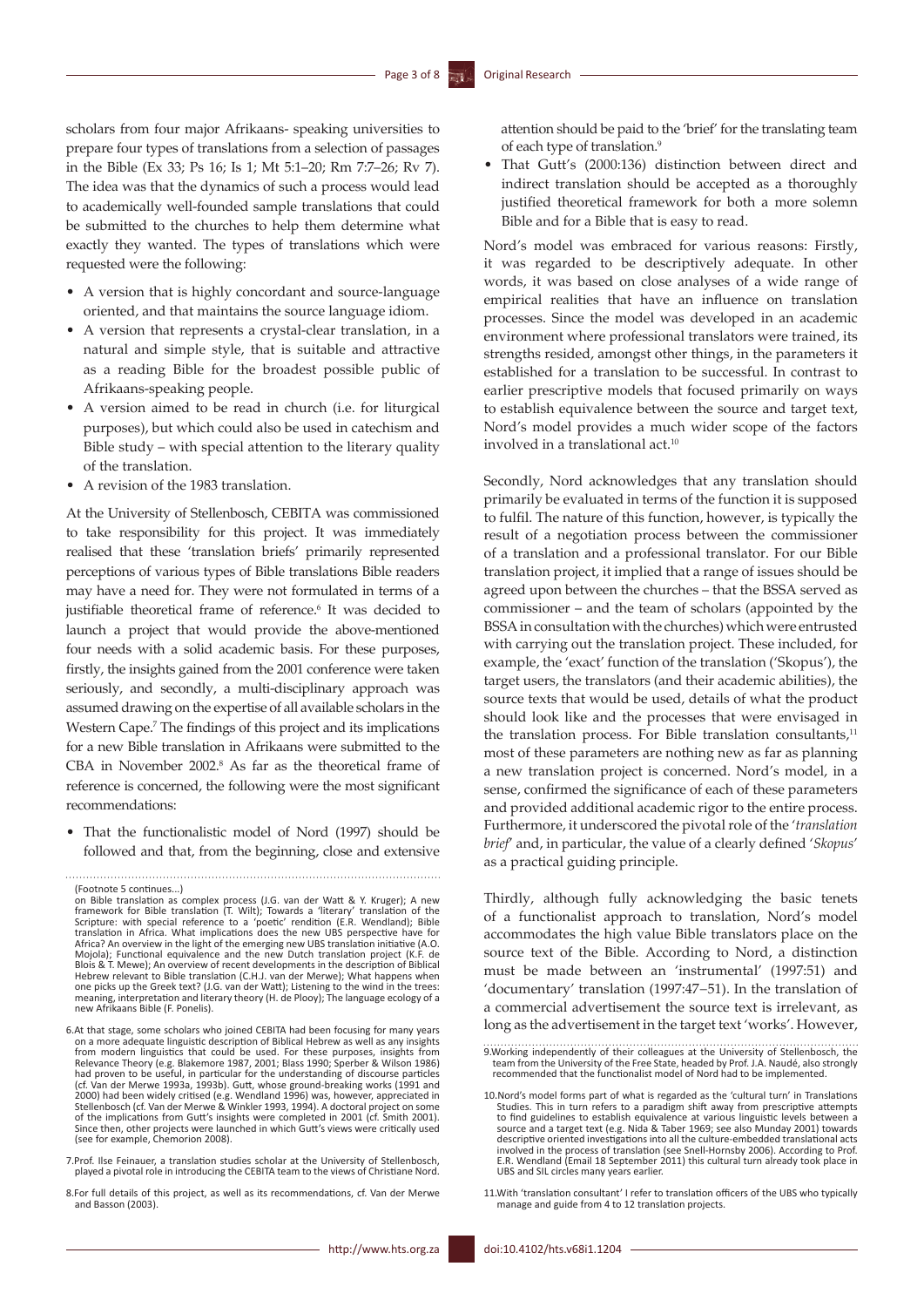in the translation of a documentary text, like a legal document or the Bible, the relation between the target and source text is typically of fundamental importance.

Fourthly, Nord's concept of '*loyalty*' defines the role of the translator in the negotiation process (Nord 1997:123−125). According to Nord (pers. comm., 18 May 2011), in a documentary translation, the translator always has a multiple loyalty: towards the commissioner and towards the author(s) of the source text. On the one hand, the translator is obliged to service the needs of the commissioner; on the other, the translator must be loyal to what the author of the source text wants to communicate. When a commissioner wants to accomplish a function *x* with the translated text, the translator must point out under what conditions such a function for the translated text would be possible, and/or how the author of the source text's intent could be compromised by the specific requirements of the commissioner. For our project it meant: that when the CBA wanted a concordant translation (Version 1 above), the team of scholars appointed by the BSSA had to point out the implications of their request, for example, the target text would often be stylistically strange; the target text would often be difficult to understand for readers. If the CBA would be happy with the strange style of the target text, but placed a premium on understanding the text, the target text would need to be supplemented by footnotes and marginal notes.

Fifthly, Nord's notion of '*subjective theories*' confirms the fact that Bible translators must take seriously the ecclesiastic traditions, ideologies and perceptions concerning the Biblical text and its interpretation (Nord 2001:192−193). This means that translators may sometimes need to sacrifice a scholarly, superior translation for acceptability. This happens, of course, within certain limits. Some examples in these regards are the translation of the name of God; the use of capital letters in Old Testament passages which could be interpreted as referring to Jesus; et cetera.

Since the essence of the recommendations of the abovementioned project by CEBITA that were inspired by Nord were echoed by the project conducted at the University of the Free State (where Nord is a visiting professor), the CBA asked representatives of the four universities (Universities of Stellenbosch, Free State, Pretoria and North West) to cooperate and prepare two versions in terms of Nord's model, viz., one similar to version two, which we will call the 'Easy-to-read Bible', and one similar to version three, above; the latter, we will call the 'Church Bible'. For each version a translation brief had to be prepared in terms of Nord's frame of reference. However, for these purposes, Nord's frame of reference was required to be supplemented by Gutt's (2000) insights. Why this was necessary, is explained in the next two paragraphs.

Although it could be argued that the translation brief of the 'Easy-to-read Bible' could be formulated in terms of Nord's model with relative ease, this was not the case with

the 'Church Bible'. The problem with Nord's model in this regard was that it had been conceptualised in an academic setting where translators were taught to resolve translation problems typically in the main body of the target text. And, the main body of the text 'alone' had to fulfil the required communicative act. Of course, this view accorded well with the fact that typical readers of printed material tend to regard footnotes as a second text. However, it could also be argued that this is merely a convention associated with book technology and that hypertext technology was already beginning to change this. Furthermore, the necessity of providing additional information to the translation of the Bible had been realised by some of the earliest English and Dutch Bible translators. De Vries (2003) describes the role of the marginal notes in the *Statenvertaling* of 1644 as follows:

It is clear that the *nota marginalia* were crucial to balance the *perspicuitas* and the word-by-word inspiration and that text and paratext together ensured that this translation could perform the religious functions the Reformed leaders and communities in the Netherlands demanded. (pp. 173−193)

However, he also points out:

When in the 19th and 20th century Bible Societies replaced Synods as commissioners of translations, this change in institutional context showed itself most clearly in the quantity and quality of paratextual elements. To prevent theological and political problems, the amount of paratext was sharply reduced and the remaining paratext was strictly factual and neutral. (pp. 173−193)

The removal of this additional information could – according to Prof. J.A. Naudé (pers. comm., 16 October 2010) – be traced to attempts at the end of the 19th century to produce translations that did not look like translations (which additional information would betray). It could also be argued that the drive by translation agencies – in order to produce affordable Bibles – contributed to a widely held current perception that a Bible is not supposed to have notes, or at least as few as possible. The moment a significant number of additional information is added to a Bible translation, it loses its status as the Bible, and becomes a 'Study Bible'. However, the question whether the supplementary information is crucial for understanding the translation, seldom comes into play.

Nord is fully aware of the necessity of supplementary information if the translation of an ancient text like the Bible would like to communicate effectively to modern target text readers. The 'Skopus' of Berger and Nord (1999), a translation of the New Testament, is called 'Otherness Understood' (see also Nord 2002:98−116). Since her model implies that the bridge of the otherness of the culture of the source language needs to be crossed inside the text, it implies a 'longer' translated text. This is indeed the case with Berger and Nord (1999). In accordance with Nord's notion of 'subjective theories,'12 it was argued that in our case, conservative readers who are used to the 1933/1953 wordfor-word translation would be alienated by 'additions' to the 12.See Van der Merwe and Basson (2003:555).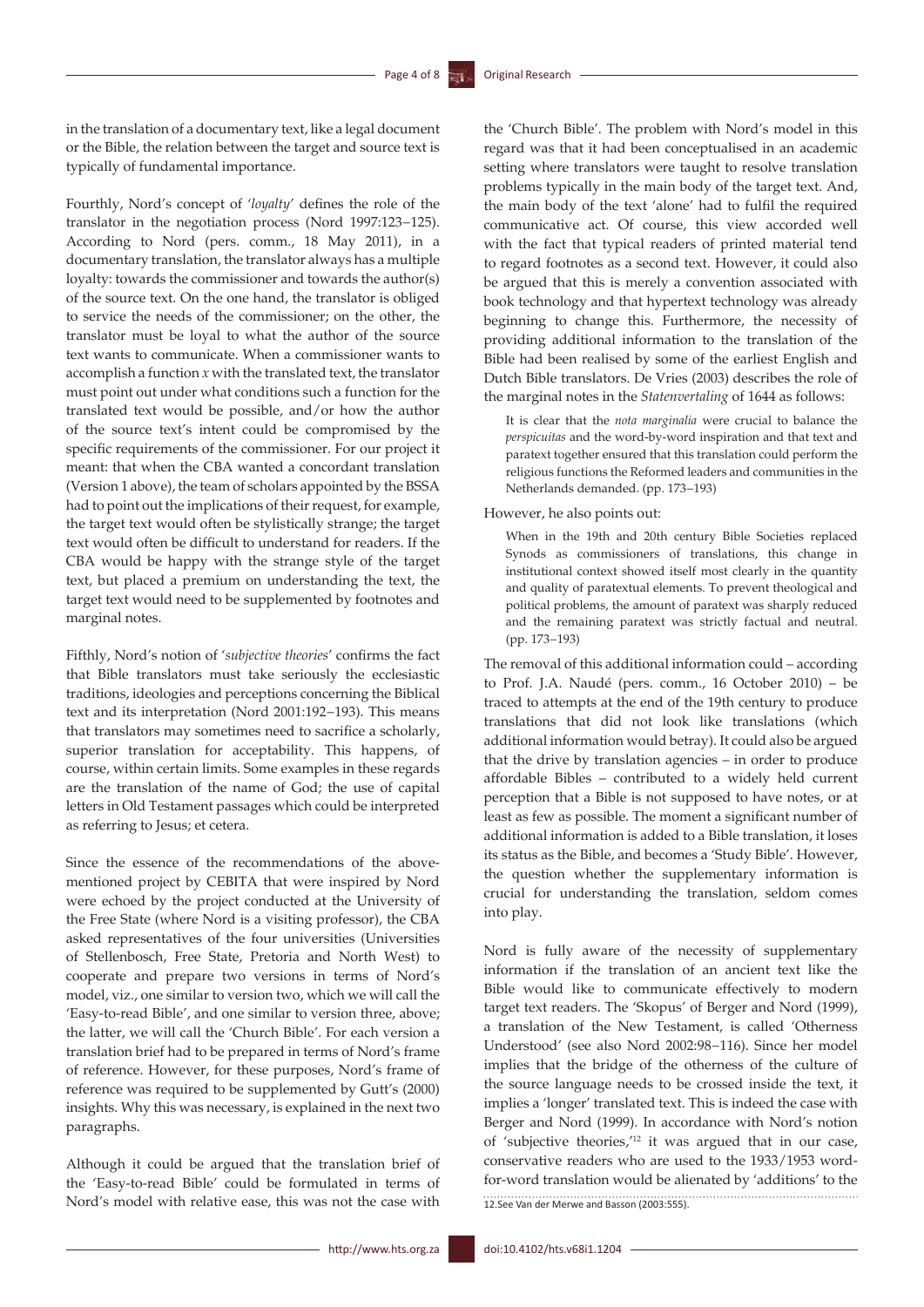Bible translation that they were accustomed to. This would in particular be the case if translators would concede that the additions were not to be found 'literally' in the source text.

As we have mentioned above, Nord's model implies a negotiation process in which the translator must spell out the implications of their requirements to the commissioner (in this case the churches). In this project, we therefore assumed that her model could accommodate a negotiated product which might look different from current conventions in the world of secular translations, but which did accord with her notions of loyalty towards both the commissioner of the translation and the author(s) of the source text.

Why did Gutt (2000) – whose relevance-theoretical approach to Bible translation has been criticised as being unpractical – appeal to us? I think the most important reason is that we appreciate Gutt for what he is trying to do. Namely, he tries to provide an explanatory model for Bible translation. In other words, he does not try to provide an account of Bible translation that is based on the observation, description, analyses and systematisation of all the processes that are involved, and all the parameters that should be considered in the process of Bible translation (Gutt 2000:204−206). He does not by any means try to provide a new way or method of Bible translation. Rather, his aim is to explain that translation is a mode of secondary communication and then, in the light of this explanation, to point out the implications of his theory for the translation of an ancient text like the Bible. He, for example, points out that Bible translation is a *difficult* form of secondary communication.<sup>13</sup> In other words, the chances that the target text could easily be misunderstood are very great. As a mode of communication, translators must consider the fact that the semantics of individual utterances are typically underspecified. It is only in the context of use that the relevant dimension of an utterance's semantic potential is profiled. By 'context' is not meant only the co-text, but also the conceptual worlds of both interlocutors. If interlocutors make wrong assumptions about the conceptual worlds of each other – even when they speak the same language at the same time and place – communication tends to be impeded. If this is the case when interlocutors share the same code (i.e. language) at the same time and place, it is obvious why successful communication by means of a translation of an ancient (limited) corpus-based language provides a huge challenge. It may even be argued that since this language is that of an ancient far-off culture, which is based on texts of which the transmission was long and complicated, successful communication sometimes is nearly an impossible task. Gutt's assessment of Bible translation as an extreme form of secondary communication does not represent for Bible translators (or Translation Studies scholars like Nord) something that they were not aware of. It rather confirms and explains the hard realities Bible translators must face.

Gutt (2000) does not try to provide any strategy to face these challenges. He rather again tries to *explain* the types of strategies that Bible translators typically follow, and how these strategies impact their attempts to communicate what the source-language authors tried to say. According to Gutt (2000:35−46), translation is an interpretative use of language; in other words, a translator tries to produce a target text that interpretatively resembles the source text.14 This means that a translator strives toward reproducing the communicative clues in the source text. Although he does not define the concept very clearly, Gutt uses the term 'communicative clues' to refer to all those linguistic phenomena that a speaker or author uses to guide hearers or readers toward understanding what he or she tries to communicate (2000:132−167).

Although Gutt does not state it in these terms, what a translated target text ultimately looks like, depends on the function it is supposed to fulfil. When the CBA said 'create a crystal-clear translation, in a natural and simple style, that is suitable and attractive as a Reading Bible for the broadest possible public of Afrikaans-speaking people', such a translation would aim to interpretively resemble the source text and to account for all the communicative clues identifiable in the source texts. However, in order to make the target text 'suitable and attractive' for a modern audience, the CBA had to concede that the target text must be moulded in terms of the conceptual world and preferences of 'the broadest possible public'. What the translators were required to offer was their interpretation of the source text that would make sense to the target audience. Gutt (2000:132−136) likens this type of a translation to 'indirect speech', it is when x reports: 'y said that ...' The addressee knows that y is not quoted verbatim, but that x interprets what y said. When, for example, my wife asks me to tell her what a preacher just said over the radio (when she was not present), we both know that I convey to her my interpretation of what the preacher said. If my Grade 7 son asks me this question too, I would try to report again as faithfully as possible what the preacher said. This time, however, the report would most probably be formulated differently to accommodate a Grade 7 boy's conceptual world. In terms of Gutt's metaphor, the notion 'indirect translation' includes all those types of translations in which one or other type of compromise is made in the translated text itself to accommodate the linguistic preferences and conceptual world of a modern target-language audience.

In contrast, a direct translation strives to interpretively resemble the source text by producing all the communicative clues of the source text *in the context envisaged for the original audience*, without making any compromises as far as the conceptual world of the target-text audience is concerned.15 It is like trying to directly quote Ruth speaking Afrikaans in her day. Gutt (2000:234) fully acknowledges the myriad of practical near impossibilities of this theoretical ideal;

.In terms of this definition, Nord's instrumental translations (1997:50−52) are not In terms or this demitted<br>regarded as translations.

<sup>13.</sup>These realities of Bible translation are formulated from a similar perspective in terms of the various 'frames' that are involved in Bible translation by Wilt and Wendland (2008). See also Wilt (2002b). Although Gutt's model of communication,<br>i.e. Relevance Theory, was conceptualised to supplement generative approaches<br>to language, Evans and Green (2006:459–465) illustrate ho resonates in various aspects well with a recent insights in Cognitive Linguistics of how language and communication works.

<sup>15.</sup>Although Gutt in recent years further developed some of his views, and also prefered not to use the terms 'direct' and 'indirect' any more, we find the metaphor still useful. For Gutt's more recent works, see [http://homepage.ntlworld.com/](http://homepage.ntlworld.com/ernst-august.gutt/) [ernst-august.gutt/](http://homepage.ntlworld.com/ernst-august.gutt/)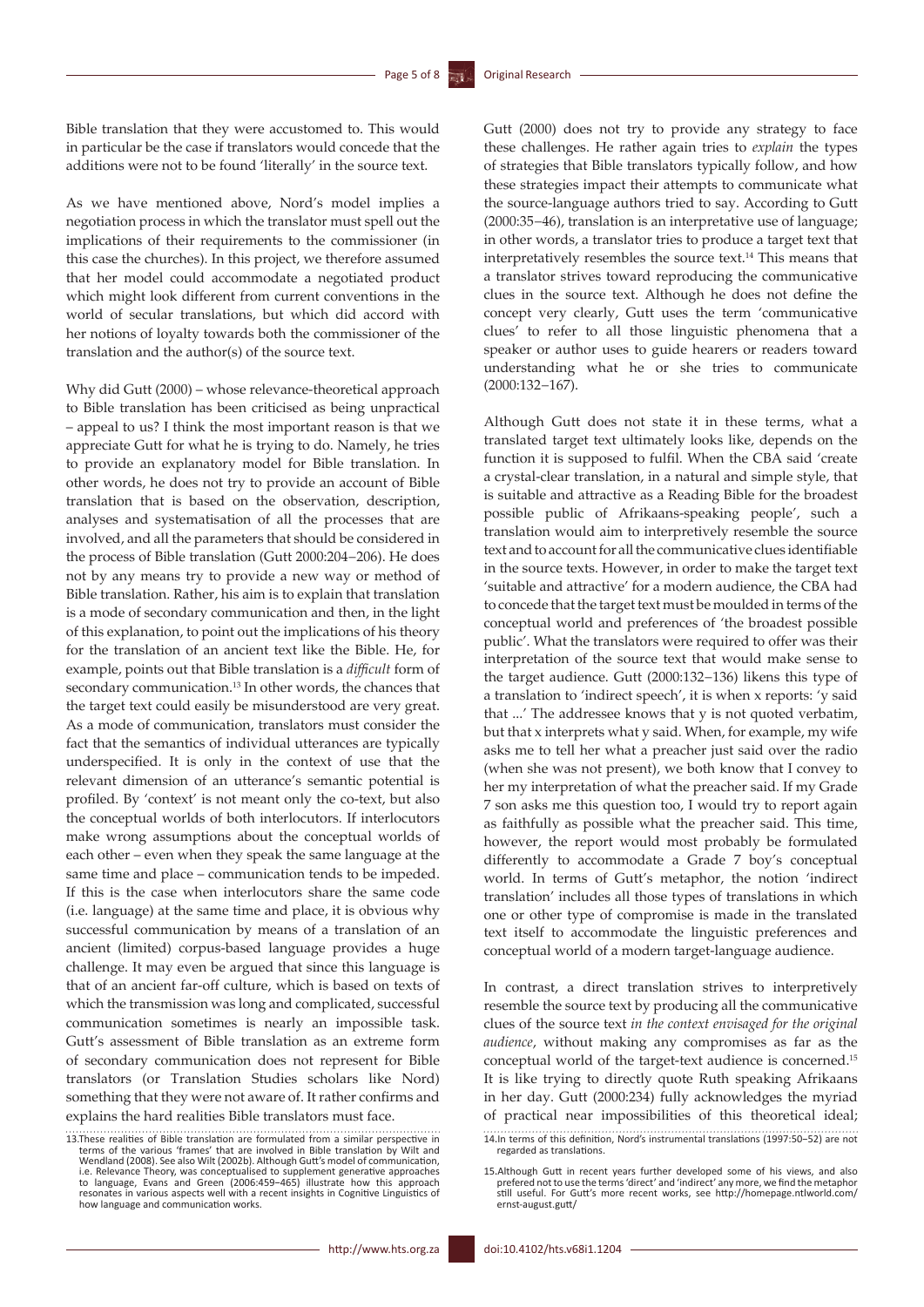however, these practical realities do not render positing the theoretical ideal invalid.

In October 2003, the CBA indicated they wanted what we called a 'Church Bible', and that the notion of 'direct translation' as formulated above, appealed to them. CEBITA, in cooperation with Prof. J.A. Naudé of the University of the Free State, was asked to prepare a detailed translation brief and Scopus for the new translation. In March 2004 this translation brief was considered, refined and finalised at a meeting of the CBA in Kempton Park. At the heart of this translation brief was the purpose of the new translation, viz. which reads as follows:

Create a clearly understandable; source text oriented Afrikaans translation of the Bible that is suitable for reading and use in church services, as well as catechism, Bible study and personal 11 $\text{se}^{16}$ 

A feature of the procedures described already in the translation brief, is that exegetes and source-language experts would be responsible for the preparation of a richly annotated word-for-word translation, which the professional translators – who typically do not know the source language – would be required to use for their preparation of the direct translation of the Bible into Afrikaans. This was in contrast to the 1933/1953 and 1983 translation, where exegetes prepared the translation and then scholars of the Afrikaans language and literature 'edited' the translation.

### **Applying the new model**

In November 2004, Prof. B. Combrink, New Testament scholar and former dean of the Faculty of Theology at the University of Stellenbosch, was appointed by the BSSA, on recommendation of the CBA, as manager of the project. He would be assisted by an executive committee comprised of exegetes, source-language experts, translation studies experts as well as specialists in the field of the Afrikaans language and literature. Combrink and his team were commissioned, amongst other things, (1) to appoint translation teams for each  $book^{17}(2)$  establish the procedures to be followed by the teams (3) prepare a detailed handbook in which these procedures were spelled out, a detailed version of the translation brief, as well as a range of guidelines as far as translation and stylistic choices are concerned, were provided (4) organise training sessions for all the participants (5) evaluate, on the basis of their translation of one chapter of their assigned book, the abilities of each book team to deliver an Afrikaans translation according to the Scopus of the project<sup>18</sup> and  $(6)$  monitor and manage the project in terms of the translation brief.

From the inception of this project it was for both the BSSA and the executive team crystal clear that this was a very

18. Most of the preparatory phases were conducted in 2005 and 2006.

ambitious project.19 On the one hand, part of the theoretical model rested on theoretical insights that were not yet applied on a large scale in a Bible translation project. On the other, an impractically huge team of primarily part-time co-workers, who were spread all over Southern Africa, had to be trained, organised and monitored with an initially very small budget (about \$1.5 million).

By the beginning of 2007, each book team – which consisted of two exegetes, a source-language expert, a professional translator, an Afrikaans linguist and a literary scholar – were supposed to have submitted a chapter of the book they were translating for evaluation by the executive team.<sup>20</sup> However, it turned out that many teams did not keep to the deadlines, some of them did not understand and/or keep to the translation brief and the quality of the work rendered by others were not of a very good standard. In January 2008, a task team of the executive met to reconsider the organisational set-up of the project.

The most pertinent decisions made include the following, (1) the role of the second exegete in each book team would be suspended since the source-language experts could act as moderators of the first exegete's work (2) the role of the exegetical coordinators would be suspended since the academic ethos amongst scholars made it difficult for one scholar to manage the efforts of the other (3) book teams of the Old Testament, New Testament and Deuterocanonical books would submit their work to editorial committees of these three larger corpora, and the editorial committees would preferably not interact with the book teams and (4) an official of the BSSA would monitor the progress of the various book teams, and interact with them as needed.

Each editorial committee now consists of the project manager, two exegetes, a source language expert, a translation studies scholar, an expert of the Afrikaans language as well two experts of Afrikaans literature. In contrast to the initial (mainly monitoring) role of the executive committee, the editorial committee closely scrutinises the submitted translation of each book team. This means editing it for consistency, refining and even reworking where necessary. The editorial committee meets three to four times a year in sessions of five days. Before each meeting, each member, starting with the source-language expert, scrutinises the translated text that was submitted by the book teams in terms of his or her field of expertise, as well as the translation brief. The exegete and literary scholar eventually consider all the comments, process them, and the 'final text' is sent back to each member. The final text is again read by each member, and his or her comments on this version are discussed at the full sessions. At each of these sessions it is attempted to cover chunks of text comprising about 15 000–20 000 words. These translations are then sent to readers from the churches

<sup>&#</sup>x27;Skep 'n goed verstaanbare, bronteksgeoriënteerde Afrikaanse vertaling van die Bybel wat geskik is vir voorlesing en gebruik in eredienstyke Bybelstudie en persoonlike gebruik' http://www.nuwererkov.<br>Bybelstudie en persoon

<sup>17.</sup>For this purpose, all the denominations represented at the CBA were invited to nominate scholars to participate in the project. An unexpressed principle was that the project should be as inclusive as possible concerning denomination, race and sex. This was an ideological and not a practical decision.

<sup>.</sup>Since the only project that closely resembles this one (only with a much bigger budget), was that of the new Dutch translation, Dr J. van Dorp (who played a pivotal role in this project), was invited for a consultation session with the executive team of the project.

At this stage, the book teams were grouped into bigger units, for example<br>Pentateuch, Early Prophets, Gospels, et cetera. The activities of each of these<br>bigger corpora were coordinated by an exegetical coordinator, who ty leading scholar and acted as an exegete for one of the book teams.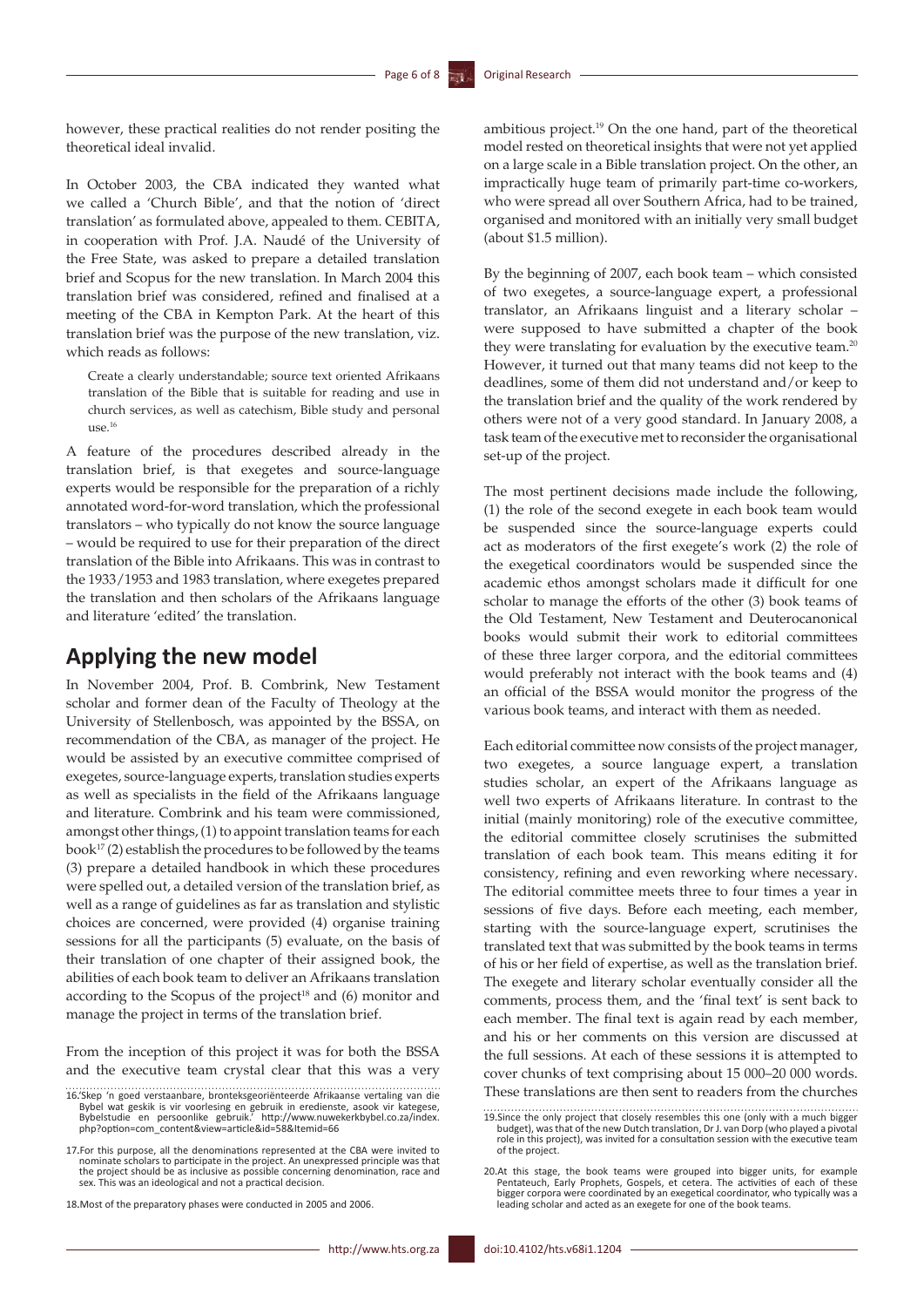represented by the CBA. When the comments from the readers are received, the comments are considered in light of the translation brief. Where necessary, the translated target text is changed. This document is then finally checked for consistency and proofread by copy editors of the BSSA.

# **Findings and challenges**

After four years, about 15% of the work has been completed.<sup>21</sup> What can be regarded as the most significant findings of this project?

- 1. Although both determining and/or understanding correctly all the communicative clues of the source text, as well as accurately establishing the cognitive world of the source text's audience is sometimes nearly impossible, striving to make a direct translation was useful in guiding the teams to prepare a source-oriented translation into good Afrikaans.
- 2. The well-defined, detailed and up-to-date 'translation brief' and lists of agreed-upon translation decisions, that are always and easily accessible to each co-worker, provided the 'objective' yardstick against which many solutions from each of the co-workers and the editorial team could be evaluated. Without such terms of reference, this project would not have been possible.
- 3. The numerous revisions and recordings of translation decisions were at first perceived as a waste of time. However, it turned out that each revision had a cumulative effect. In other words, literary translation (and translating the Bible is an extremely difficult case) is a complicated and painfully long process. It is a process during which approaching the text as an individual and as teams from various angles simply pays off. What is more, the pay-offs are often much more than one would have expected.
- 4. A working knowledge of recent insights into the use of particles, word order and many fixed expressions of the source languages that are not always recorded in major grammars and lexica, or discussed in the commentaries, was useful for identifying communicative clues that are typically inadequately represented in most target text translations.
- 5. An editorial team of experts in the source and target text language, as well as translation studies, who respect and appreciate the insight of one another, is crucial. Needless to say, they must be willing to work long hours for a monetary compensation that does not match their input.
- 6. This project would not have been possible without the optimal use of available electronic tools (e.g. Paratext and Libronix).

What could be regarded as having been – and in a sense still are – the greatest challenges of this project and its more than 120 co-workers?

1. Communicating the translation brief – in particular the notion 'direct translation' successfully.

- 2. For many co-workers it is difficult to distinguish between the referential and representational meaning of the text.
- 3. The challenge of the inadequacy of available resources as far as the interpretation of all the communicative clues in the source text is concerned.
- 4. The number of irresolvable text-critical issues in some of the biblical books.
- 5. Establishing what was really needed as 'additional' information in the meta-texts.
- 6. The problem of different levels of competency in the teams.
- 7. The full schedules of the part-time editorial team.

### **Acknowledgements**

The financial assistance of the National Research Foundation (NRF) of South Africa towards this research is hereby acknowledged. Opinions expressed in this publication and the conclusions arrived at are those of the authors and are not necessarily to be attributed to the NRF. I also want to thank Prof. B. Combrink, Rev. G. Kritzinger and Prof. E.R. Wendland, for their helpful remarks after reading a draft of this article. One of my postgraduate students, Kris Lyle, made some valuable suggestions to improve the English of this article. However, the mistakes are my responsibility.

### **Competing interests**

The author declares that he has no financial or personal relationship(s) which may have inappropriately influenced him in writing this article.

## **References**

Afrikaans, viewed n.d., from<http://en.wikipedia.org/wiki/Afrikaans>

- Berger K. & Nord, C., 1999, *Das neue Testament und frühchristliche Schriften,*  Übersetzt und kommentiert von Klaus Berger und Christiane Nord, Insel Verlag, Frankfurt am Main.
- Bible Society of South Africa. The Committee for the Bible in Afrikaans, 1995–2000, 'Minutes', Bible Society of South Africa, Bellville.
- Blakemore, D., 1987, *Semantic constraints on relevance*, Oxford, Blackwell.
- Blakemore, D., 1992, *Understanding utterances*, Oxford, Blackwell.
- Blass, R., 1990, *Relevance relations in discourse: With special reference* Sissala. Cambridge University Press. Cambridge. http://dx.doi.org/10.10 *Sissala*, Cambridge University Press, Cambridge. [http://dx.doi.org/10.1017/](http://dx.doi.org/10.1017/CBO9780511586293) [CBO9780511586293](http://dx.doi.org/10.1017/CBO9780511586293)
- Carson, D.A., 1993, 'New Bible translations: An assessment and prospect', in H.C. Kee (ed.), *The Bible in the twenty-first century*, pp. 37−67, American Bible Society, New York.
- Centre for Bible Interpretation and Translation in Africa (CEBITA), viewed n.d., from <http:// www:cebita.org>
- Chemorion, D.C., 2008, 'Narrative and poetry genre in the book of Jonah: Towards<br>a participatory approach in Bible translation', DTh dissertation, Department<br>of Ancient Studies, University of Stellenbosch. The Committee fo Afrikaans, *see* Bible Society of South Africa.
- De Blois, K.F. & Mewe, T., 2002, 'Functional equivalence and the new Dutch translation project', in J.A. Naudé & C.H.J. van der Merwe (eds.), *Contemporary Translation*<br>*Studies and Bible translation: A South African perspective,* pp. 218–227, Acta<br>Theologica Supplement 2, University of the Free State, Bloem
- De Plooy, H., 2002, 'Listening to the wind in the trees: meaning, interpretation and<br>literary theory', in J.A. Naudé & C.H.J. van der Merwe (eds.), Contemporary<br>Translation Studies and Bible translation: A South African pe 279, Acta Theologica Supplement 2, University of the Free State, Bloemfontein.
- De Vries, L., 2003, 'Paratext and skopos of Bible translation', in W.F. Smelik, A.A. den Hollander & U.B. Schmidt (eds.), *Paratext and megatext as channels of Jewish and Christian traditions*, pp. 176−193, Brill, Leiden.
- Evans, V. & Green, M., 2006, *Cognitive linguistics: An introduction*, Edinburgh University Press, Edinburgh.

Gutt, E-A., 1991, *Translation and relevance: Cognition and context*, Oxford, Blackwell. Gutt, E-A., 2000, *Translation and relevance: Cognition and context*, 2nd edn., Jerome Publishers, Manchester.

<sup>.</sup>By the end of October 2011, the following texts were ready to be send to the 'church readers': Genesis 1–25; Leviticus 1–12; Ruth; Esther; Ezra; Joel; Obadiah; Jonah; Micah; Nahum; Zephania; Haggai; Zechariah; Malachi. See also [http://www.](http://www.nuwekerkbybel.co.za/) [nuwekerkbybel.co.za/](http://www.nuwekerkbybel.co.za/)